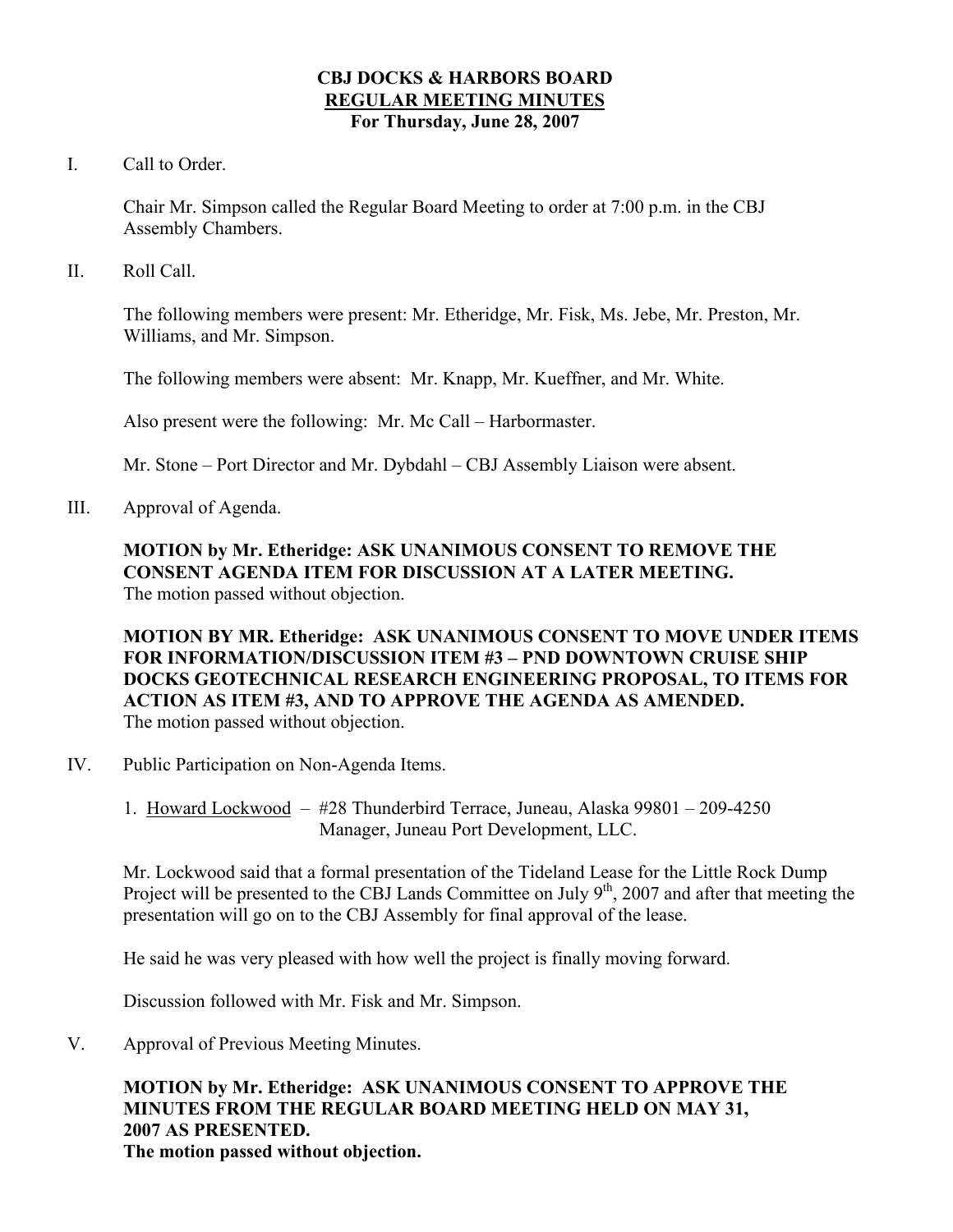June 28, 2007 Page 2

- VI. Items for Action.
	- 1. Juneau Marine Services Lease Rent Credit.

Mr. Preston gave a short presentation on this topic and Mr. McCall added further information.

Discussion followed with Mr. Simpson.

**MOTION by Mr. Etheridge: ASK UNANIMOUS CONSENT TO AUTHORIZE A RENT CREDIT TO JUNEAU MARINE SERVICES FOR NEW TIRES AND PANELS FOR THE MARINE TRAVEL LIFT AND OTHER EQUIPMENT, THE CREDIT AMOUNT IS NOT TO EXCEED \$10,000.00 THIS CURRENT LEASE YEAR, AND THE INSTALLATION LABOR IS TO BE PROVIDED BY JUNEAU MARINE SERVICES.** 

The motion passed without objection.

2. Auke Bay Boat Yard Annual Lease Rent Adjustment.

Mr. Preston gave a short presentation on this topic.

He asked for this topic to be referred back to the next Finance Committee Meeting to be discussed further.

# **PUBLIC COMMENT:**

1. Jim Lesh – Owner/Operator of the Auke Bay Boat Yard

Mr. Lesh said that he will be leaving this position and has the business up for sale at this time. He wanted the Board Members to be aware of this fact.

Mr. McCall suggested that this topic also be discussed at the next Operations Committee meeting.

Chair Simpson referred this topic to both the Operations Committee and the Finance Committee to be discussed at their next meetings.

3. PND Downtown Cruise Ship Docks Geotechnical Research Engineering Proposal.

Mr. McCall gave a short presentation on this topic.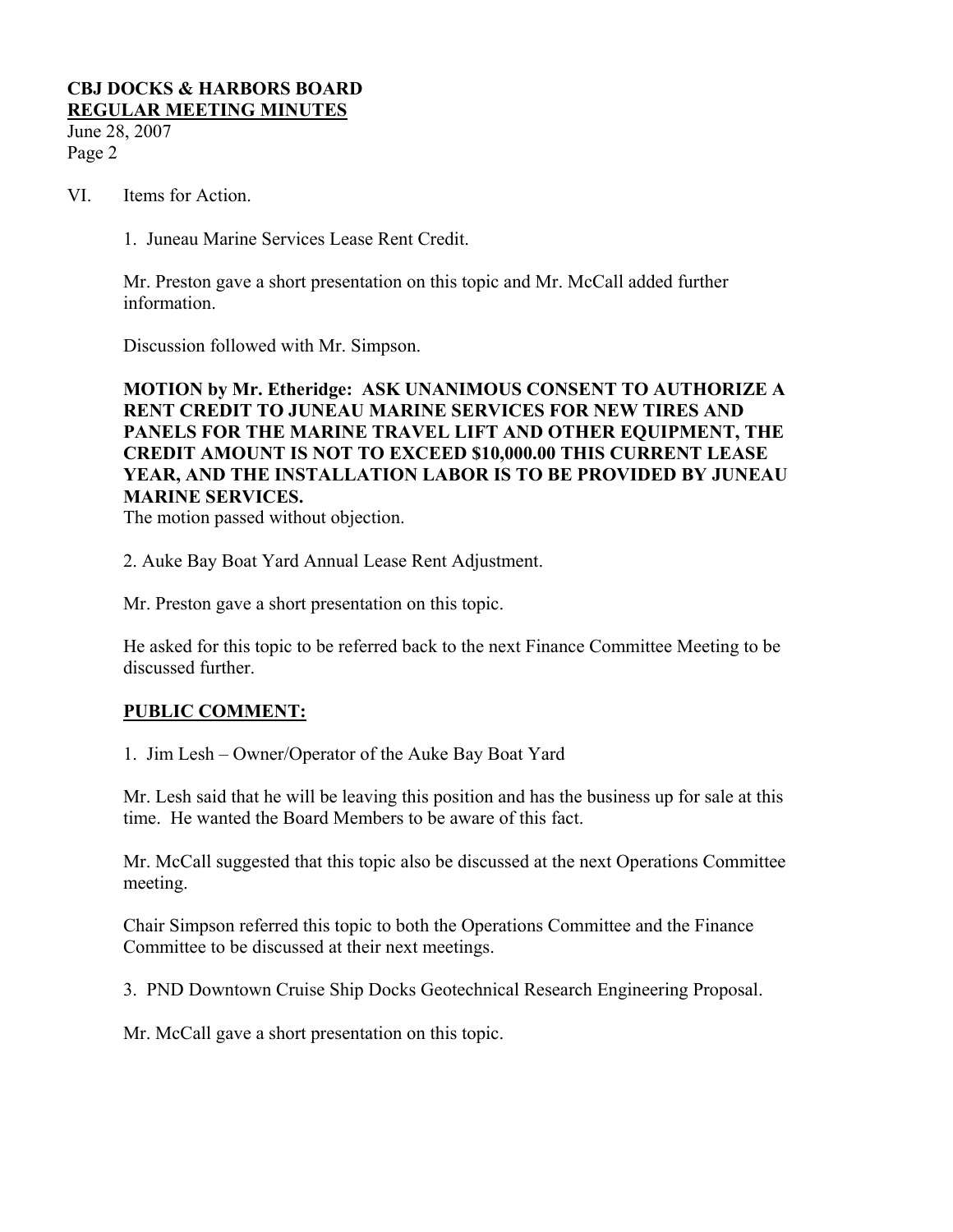June 28, 2007 Page 3

VI. Items for Action (cont'd).

**MOTION by Mr. Fisk: ASK UNANIMOUS CONSENT TO AUTHORIZE THE PORT DIRECTOR TO ENTER INTO A CONTRACT WITH PN & D FOR THE AMOUNT OF \$16,500.00 TO PROVIDE DEVELOPMENT OF A GEOTECHNICAL RESEARCH ENGINEERING PLAN FOR THE DOWNTOWN CRUISE SHIP DOCK PROJECT.** 

The motion passed without objection.

- VII. Items for Information/Discussion.
	- 1. Taku River Reds Electrical Installation Costs.

Mr. Fisk gave a short presentation on this topic.

He added that no action is required from the Board as we are obligated to provide this electrical service as necessary for the Contract.

2. PND Small Projects Management Civil Engineering Proposal.

Mr. McCall gave a short presentation on this topic.

He added that PND has provided an estimated fee proposal in the amount of \$20,000.00 for these small tasks that they will provide for completing existing projects in the Harbors. He said that he felt that this amount was reasonable so PND will be paid under a  $T \& E$  Budget, which requires no action from the Board.

- VIII. Committee and Board Member Reports.
	- 1. Operations Committee Meeting June 19, 2007

This meeting was cancelled.

2. Finance Committee Meeting – June 21, 2007

Mr. Preston gave a short report on his last meeting.

He added that Mr. George from the Steamboat Company had come to the meeting about the passenger-for-hire fees. He discovered that the fee he was being charged was the cheapest method so would be happy to continue with this current method.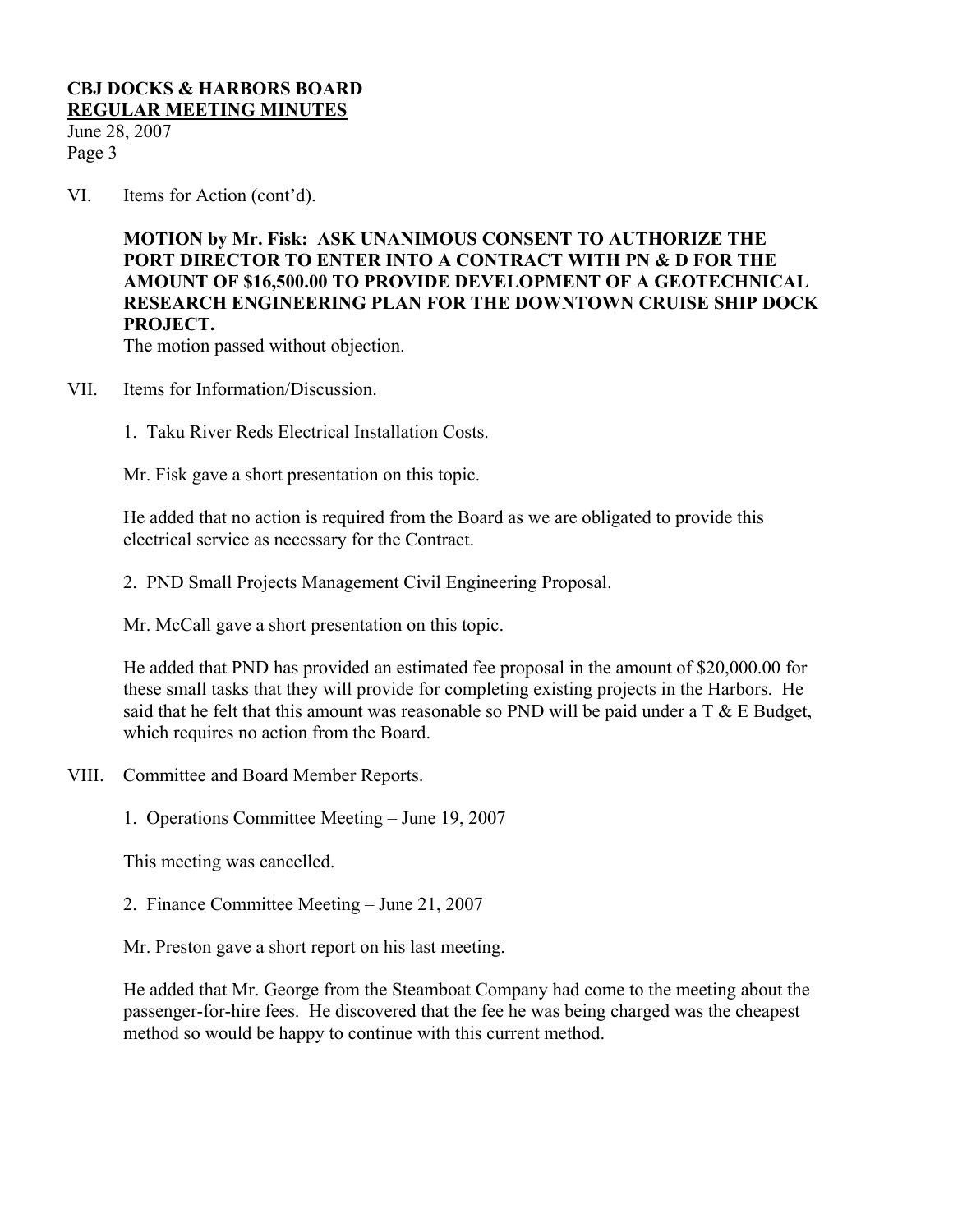June 28, 2007 Page 4

- VIII. Committee and Board Member Reports (cont'd).
	- 3. CIP/Planning Committee Meeting June 26, 2007

Mr. Fisk said that they had a record-breaking time for the shortest meeting ever. The meeting lasted only 15 minutes.

He said that he had nothing further to add as their main topic has already been discussed tonight.

Mr. Etheridge said that he, Mr. Simpson, Mr. McCall, Mr. Swope, and Mr. Allen attended a meeting about the cost of the loader incident and it was decided that the Risk Management Department will cover the cost through the City's current liability insurance plan.

Discussion followed with Mr. Preston, Mr. Williams, and Mr. Simpson.

IX. Port Engineer's Report.

There was none.

X. Harbormaster's Report.

Mr. McCall said that he had received a Residential Surcharge Fee Protest letter. He is continuing to charge them the fee as they are currently living on their boat and renting out their upland property. They will probably bring the matter to the Board.

Also he added that he had fired a Seasonal Harbor Officer at Auke Bay due to personnel matters and this position will not be filled for the remainder of the 2007 Summer Season.

Discussion followed with Mr. Williams and Mr. McCall.

In addition, Mr. McCall said that there have been continuing problems at Auke Bay, Norway Point, and Echo Cove.

The Echo Cove problems will be referred to the next Operations Committee Meeting for further discussion.

XI. Port Director's Report.

There was none.